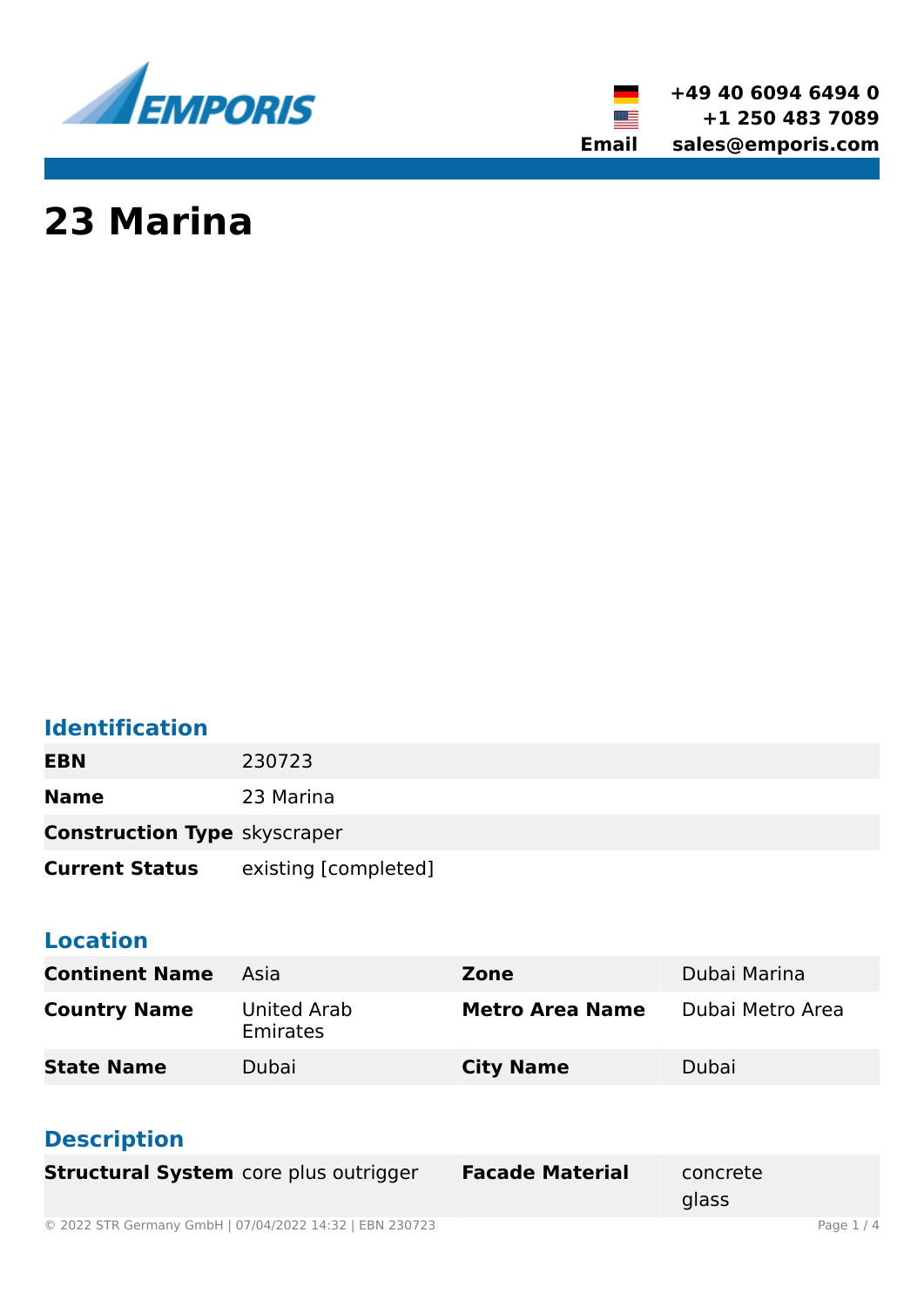| <b>EMPORIS</b>                       |              |            |                               |               | 23 Marina           |
|--------------------------------------|--------------|------------|-------------------------------|---------------|---------------------|
| <b>Structural</b><br><b>Material</b> | concrete     |            | <b>Facade Color</b>           | white<br>blue |                     |
| <b>Facade System</b>                 | curtain wall |            | <b>Main Usage</b>             | residential   |                     |
| <b>Spatial dimensions</b>            |              |            |                               |               |                     |
| <b>Height (structural)</b>           |              | 1,287.4 ft | <b>Units</b>                  |               | <b>Buy full PDF</b> |
| Height (tip)                         |              |            | 1,287.4 ft <b>Elevators</b>   |               | 8                   |
| <b>Floors (underground)</b>          |              | 4          | <b>Gross Floor Area (GFA)</b> |               | <b>Buy full PDF</b> |
| <b>Floors (overground)</b>           |              | 88         |                               |               |                     |
| <b>Years and costs</b>               |              |            |                               |               |                     |
| <b>Year (construction</b><br>start)  |              | 2005       | <b>Building costs</b>         |               | \$298,300,000       |
| <b>Year (construction</b><br>end)    |              | 2012       |                               |               |                     |

#### **Facts**

 $\overline{a}$ 

- The tower will include two and three-bedroom apartments and duplexes.
- The lobby at 23 Marina will include a 6-storey high entrance hall.
- The duplex rooms will include an independent plunge pool.
- This tower will have 57 swimming pools on completion.
- On completion, 23 Marina will be the second tallest residential building in the world behind Princess Tower, which is also being built in Dubai. The distance between both towers roughly is 300m.
- Each duplex in this tower will be equipped with a private elevator.

### **Involved companies**

| <b>KEO International Consultants</b> |     |                         |
|--------------------------------------|-----|-------------------------|
| PO Box 49100                         |     | Phone $+971$ 4 325 4931 |
| Dubai                                | Fax | +971 4 386 4933         |
| United Arab Emirates                 |     | Email info@keoic.com    |

### **Need additional information? Contact us now!**

| <b>Phone</b> | $+49$ 40 6094 6494 0 |
|--------------|----------------------|
| <b>Phone</b> | +1 250 483 7089      |
| Email        | sales@emporis.com    |

Hamburg 09:00 am - 07:00 pm New York 03:00 am - 01:00 pm Tokyo 04:00 pm - 02:00 am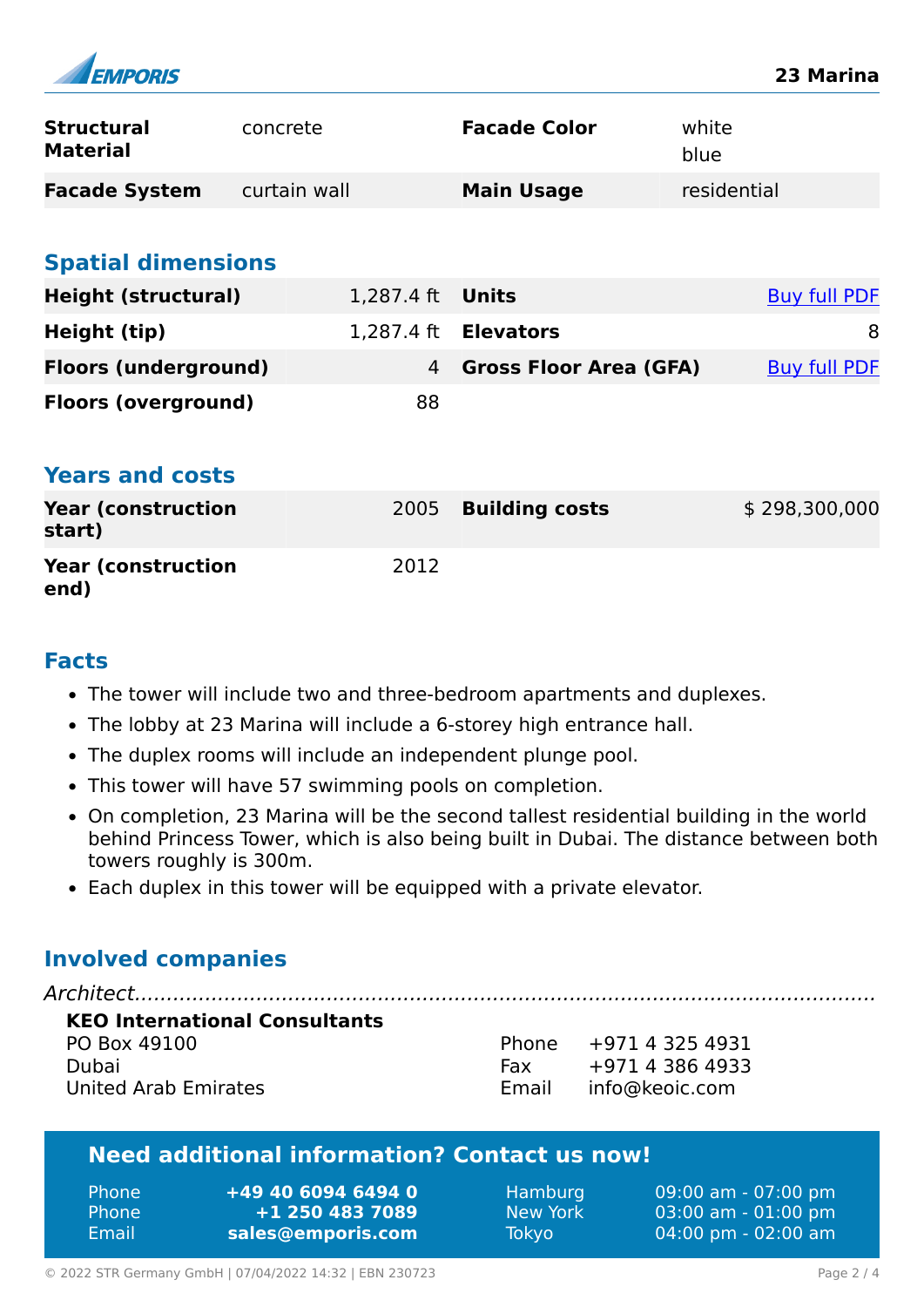

| <b>Hafeez Contractor</b><br>29, Bank Street<br>400023 Mumbai<br>India                        | Phone          | 91 22 266 1920<br>Fax 9122 266 4737<br>Email hafeez@hcontractor.com    |
|----------------------------------------------------------------------------------------------|----------------|------------------------------------------------------------------------|
|                                                                                              |                |                                                                        |
| <b>KEO International Consultants</b><br>PO Box 49100<br>Dubai<br><b>United Arab Emirates</b> |                | Phone +971 4 325 4931<br>Fax $+971$ 4 386 4933<br>Email info@keoic.com |
|                                                                                              |                |                                                                        |
| <b>KEO International Consultants</b><br>PO Box 49100<br>Dubai<br><b>United Arab Emirates</b> |                | Phone +971 4 325 4931<br>Fax +971 4 386 4933<br>Email info@keoic.com   |
|                                                                                              |                |                                                                        |
| <b>KEO International Consultants</b><br>PO Box 49100<br>Dubai<br><b>United Arab Emirates</b> | Phone<br>Email | +971 4 325 4931<br>Fax $+971$ 4 386 4933<br>info@keoic.com             |

#### **Additional company data available for this building**

| <b>Acoustics Consultant</b>                         | Buy full PDF        | <b>Formwork Supplier</b>                           | <b>Buy full PDF</b> |
|-----------------------------------------------------|---------------------|----------------------------------------------------|---------------------|
| <b>Concrete Supplier</b>                            | <b>Buy full PDF</b> | <b>General Contractor</b>                          | <b>Buy full PDF</b> |
| <b>Construction Company</b>                         | <b>Buy full PDF</b> | Geotechnical<br><b>Engineering</b>                 | <b>Buy full PDF</b> |
| <b>Consultant</b>                                   | <b>Buy full PDF</b> | <b>Real Estate Agent</b>                           | <b>Buy full PDF</b> |
| <b>Developer</b>                                    | <b>Buy full PDF</b> | <b>Sealants &amp; Adhesives</b><br><b>Supplier</b> | <b>Buy full PDF</b> |
| <b>Elevator Supplier</b>                            | <b>Buy full PDF</b> | <b>Wind Surveyor</b>                               | <b>Buy full PDF</b> |
| <b>Facade Maintenance</b><br><b>System Supplier</b> | <b>Buy full PDF</b> |                                                    |                     |

### **Need additional information? Contact us now!**

| <b>Phone</b> | +49 40 6094 6494 0 |
|--------------|--------------------|
| <b>Phone</b> | +1 250 483 7089    |
| Email        | sales@emporis.com  |

Hamburg 09:00 am - 07:00 pm<br>New York 03:00 am - 01:00 pm New York 03:00 am - 01:00 pm<br>Tokyo 04:00 pm - 02:00 am 04:00 pm - 02:00 am